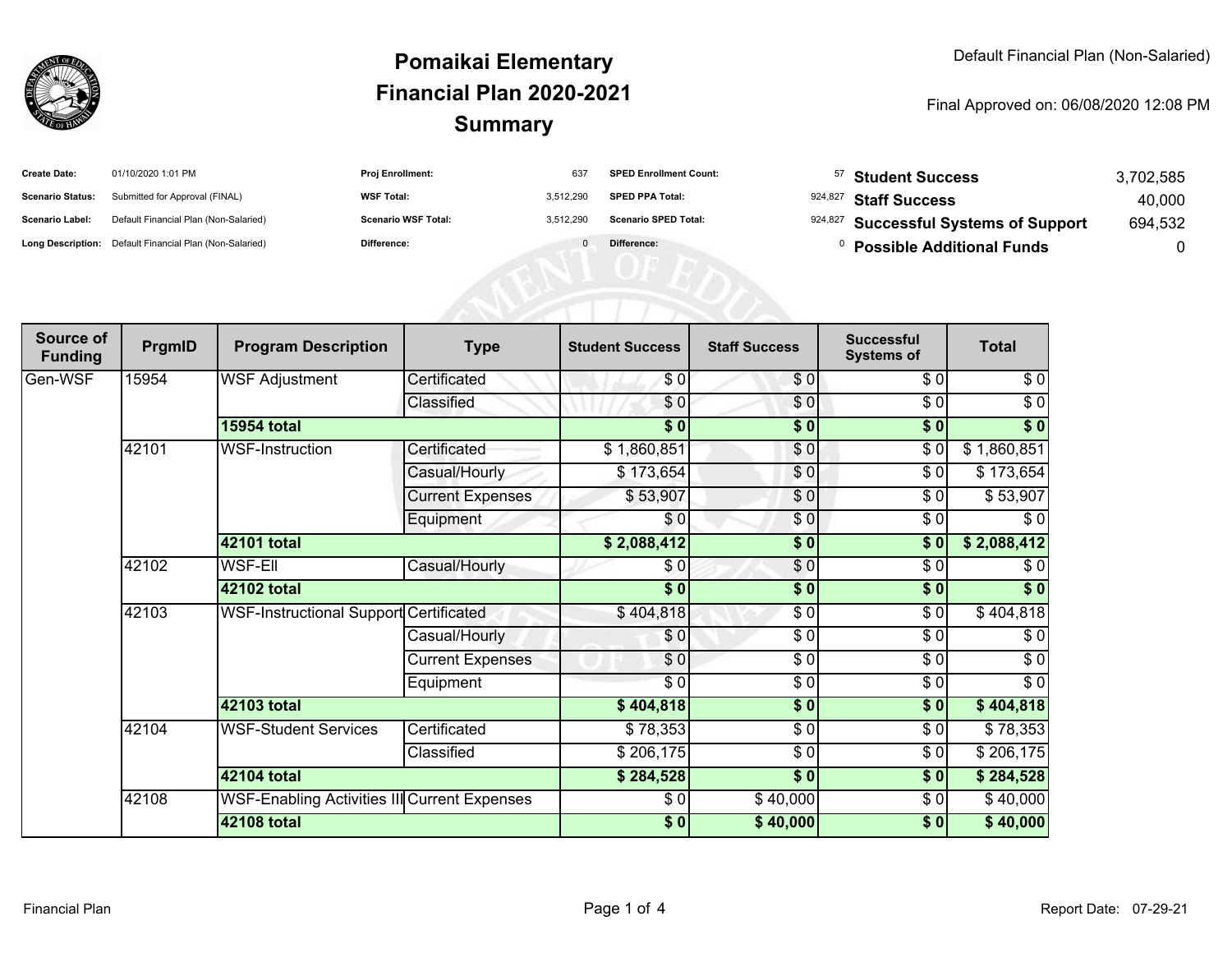

## **SummaryPomaikai ElementaryFinancial Plan 2020-2021**

Final Approved on: 06/08/2020 12:08 PM

| Source of<br><b>Funding</b> | PrgmID   | <b>Program Description</b>                    | <b>Type</b>            | <b>Student Success</b> | <b>Staff Success</b> | <b>Successful</b><br><b>Systems of</b> | <b>Total</b>     |           |
|-----------------------------|----------|-----------------------------------------------|------------------------|------------------------|----------------------|----------------------------------------|------------------|-----------|
| Gen-WSF                     | 42112    | <b>WSF-School</b><br>Administration           | Certificated           | $\overline{\$0}$       | $\sqrt{6}$           | \$228,443                              | \$228,443        |           |
|                             |          |                                               | Classified             | $\overline{S}0$        | $\overline{\$0}$     | \$235,621                              | \$235,621        |           |
|                             |          |                                               | Casual/Hourly          | $\overline{\$0}$       | $\overline{S}0$      | $\overline{\$0}$                       | $\overline{\$0}$ |           |
|                             |          | 42112 total                                   |                        | $\overline{\$0}$       | $\overline{\$0}$     | \$464,064                              | \$464,064        |           |
|                             | 42113    | WSF-School Facility<br><b>Services</b>        | Classified             | \$0                    | $\overline{\$0}$     | \$192,290                              | \$192,290        |           |
|                             |          |                                               | Casual/Hourly          | \$0                    | \$0                  | \$38,178                               | \$38,178         |           |
|                             |          | <b>42113 total</b>                            |                        | $\overline{\bullet}$   | $\overline{\$0}$     | \$230,468                              | \$230,468        |           |
|                             | Gen-WSF  |                                               |                        | \$2,777,758            | \$40,000             | \$694,532                              | \$3,512,290      |           |
| Gen-SPED                    | 17101    |                                               | SPED Ppa - Instruction | Certificated           | \$718,223            | \$0                                    | $\overline{\$0}$ | \$718,223 |
|                             |          |                                               |                        | Classified             | \$206,604            | \$0                                    | \$0              | \$206,604 |
|                             |          | <b>17101 total</b>                            |                        | \$924,827              | $\overline{\$0}$     | $\overline{\$0}$                       | \$924,827        |           |
|                             | 17131    | Special Education in<br>Regular Schools       | Certificated           | $\overline{\$0}$       | $\overline{\$0}$     | $\overline{\$0}$                       | $\sqrt{6}$       |           |
|                             |          |                                               | Classified             | \$0                    | \$0                  | $\overline{\$0}$                       | $\overline{50}$  |           |
|                             |          | <b>17131 total</b>                            |                        | s <sub>0</sub>         | $\overline{\$0}$     | $\overline{\$0}$                       | $\overline{\$0}$ |           |
|                             | Gen-SPED |                                               |                        | \$924,827              | $\overline{\$}0$     | $\overline{\$0}$                       | \$924,827        |           |
| Federal                     | 18085    | Essa Title III Language<br><b>Instruction</b> | Casual/Hourly          | \$0                    | $\overline{\$0}$     | $\overline{\$0}$                       | $\overline{\$0}$ |           |
|                             |          | <b>18085 total</b>                            |                        | $\overline{\$0}$       | $\overline{\$0}$     | s <sub>0</sub>                         | $\overline{\$0}$ |           |
|                             | 20657    | Essa Title IIa Targeted<br>Prof Dev           | Casual/Hourly          | $\overline{\$0}$       | $\overline{\$0}$     | $\overline{\$0}$                       | $\overline{30}$  |           |
|                             |          | <b>20657 total</b>                            |                        | \$0                    | \$0                  | $\sqrt{6}$                             | \$0              |           |
|                             | 20696    | Essa Title IIa Assist Nhqt<br>to Hat          | Casual/Hourly          | \$0                    | $\sqrt{6}$           | $\sqrt{6}$                             | $\sqrt{6}$       |           |
|                             |          | <b>20696 total</b>                            |                        | $\overline{\$0}$       | $\overline{\$0}$     | $\overline{\$0}$                       | $\overline{\$0}$ |           |
|                             | 20697    | Essa Title IIa Prof Dev                       | Casual/Hourly          | $\overline{\$0}$       | $\overline{\$0}$     | $\overline{\$0}$                       | $\overline{\$0}$ |           |
|                             |          | <b>20697 total</b>                            |                        | $\sqrt{6}$             | $\overline{\$0}$     | $\overline{\$0}$                       | $\overline{\$0}$ |           |
|                             | 20698    | Essa Title IIa Support<br>New Tchr & Prin     | Casual/Hourly          | $\overline{50}$        | $\overline{\$0}$     | $\overline{\$0}$                       | $\overline{\$0}$ |           |
|                             |          | <b>20698 total</b>                            |                        | $\frac{1}{2}$          | \$0                  | \$0                                    | $\sqrt{6}$       |           |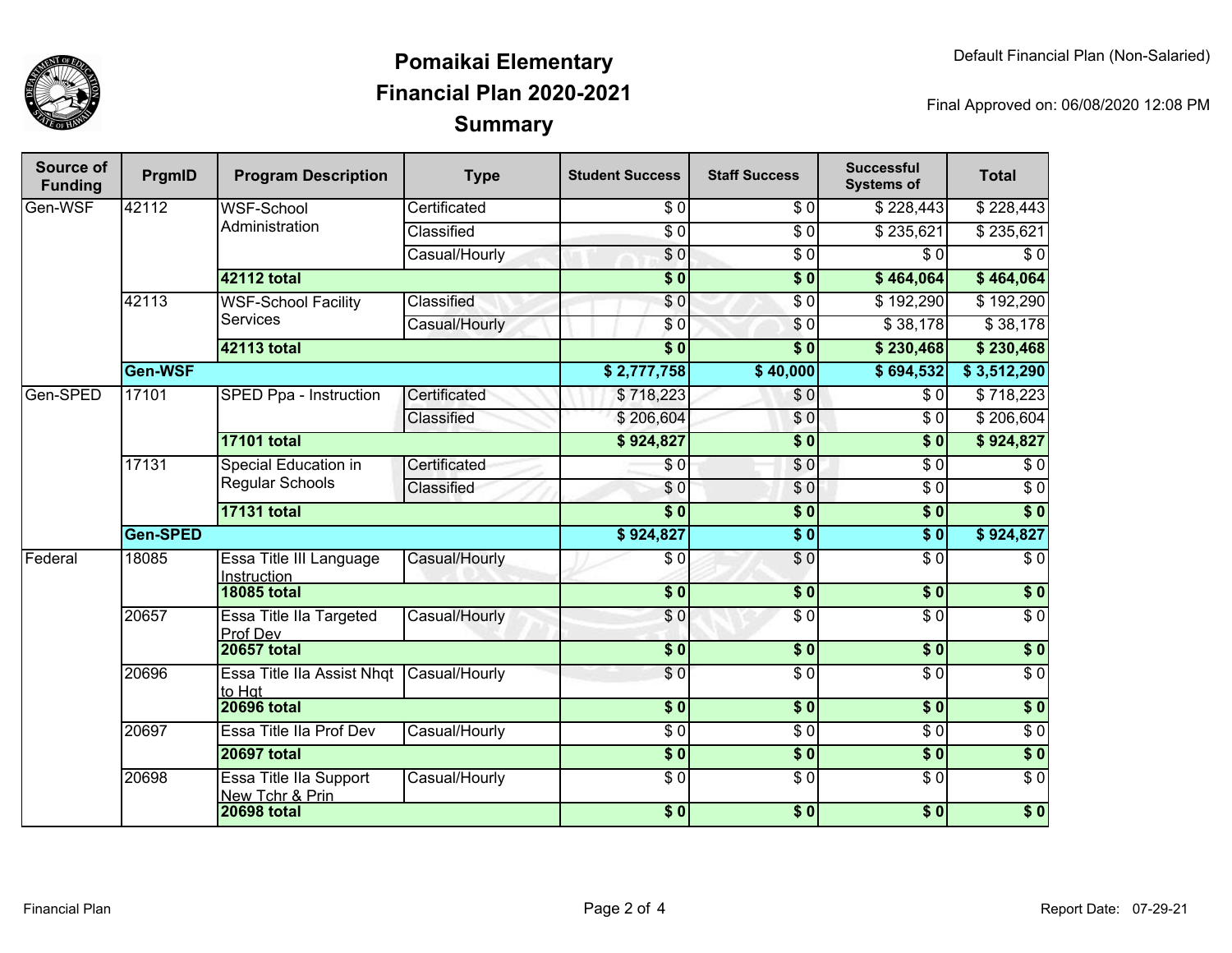

## **SummaryPomaikai ElementaryFinancial Plan 2020-2021**

Final Approved on: 06/08/2020 12:08 PM

| <b>Source of</b><br><b>Funding</b> | PrgmID          | <b>Program Description</b>                           | <b>Type</b>             | <b>Student Success</b> | <b>Staff Success</b> | <b>Successful</b><br><b>Systems of</b> | <b>Total</b>     |
|------------------------------------|-----------------|------------------------------------------------------|-------------------------|------------------------|----------------------|----------------------------------------|------------------|
| Federal                            | 35913           | <b>Sch Prgm Food Services</b>                        | Classified              | \$0                    | \$0                  | \$0                                    | \$0              |
|                                    |                 |                                                      | Casual/Hourly           | $\sqrt{6}$             | $\frac{1}{\sigma}$   | $\sqrt{6}$                             | $\sqrt{6}$       |
|                                    |                 | 35913 total                                          |                         | $\overline{\$0}$       | $\overline{\$0}$     | $\overline{\$0}$                       | $\overline{\$0}$ |
|                                    | Federal         |                                                      |                         | $\overline{\$0}$       | $\overline{\$0}$     | $\overline{\$0}$                       | $\sqrt{6}$       |
| Gen-Cent                           | 35163           | <b>Food Services-General</b><br>Fund                 | Classified              | \$0                    | $\frac{3}{6}$        | $\overline{\$0}$                       | $\sqrt{6}$       |
|                                    |                 |                                                      | Casual/Hourly           | \$0                    | \$0                  | \$0                                    | $\sqrt{6}$       |
|                                    |                 | 35163 total                                          |                         | $\overline{\$0}$       | $\sqrt{5}$           | \$0                                    | $\overline{\$0}$ |
|                                    | <b>Gen-Cent</b> |                                                      |                         | $\overline{\$0}$       | $\overline{\$0}$     | $\overline{\$0}$                       | $\overline{\$0}$ |
| Special                            | 15109           | Reimb for Lost Curricular<br><b>Materials</b>        | Equipment               | \$0                    | \$0                  | $\overline{\$0}$                       | $\sqrt{6}$       |
|                                    |                 | <b>15109 total</b>                                   |                         | \$0                    | s <sub>0</sub>       | \$0                                    | \$0              |
|                                    | 19061           | DOD-Survey Card<br>Incentive                         | <b>Current Expenses</b> | \$0                    | \$0                  | $\overline{\$0}$                       | $\overline{\$0}$ |
|                                    |                 |                                                      | Equipment               | \$0                    | \$0                  | $\overline{\$0}$                       | $\overline{30}$  |
|                                    |                 | <b>19061 total</b>                                   |                         | \$0                    | \$0                  | \$0                                    | $\sqrt{6}$       |
|                                    | 19062           | <b>DOD-Fed Connected</b><br><b>Student Incentive</b> | <b>Current Expenses</b> | \$0                    | \$0                  | $\overline{\$0}$                       | $\overline{\$0}$ |
|                                    |                 | <b>19062 total</b>                                   |                         | $\overline{\$0}$       | $\frac{1}{2}$        | $\sqrt{6}$                             | \$0              |
|                                    | 35304           | Food Services-Special<br>Fund                        | <b>Current Expenses</b> | \$0                    | $\frac{6}{3}$        | $\sqrt{6}$                             | $\sqrt{6}$       |
|                                    |                 | <b>35304 total</b>                                   |                         | $\overline{\$0}$       | $\sqrt{6}$           | $\overline{\$0}$                       | $\overline{\$0}$ |
|                                    | <b>Special</b>  |                                                      |                         | $\overline{\$0}$       | $\overline{\$0}$     | $\overline{\$0}$                       | $\overline{\$0}$ |
| <b>Grand Total</b>                 |                 |                                                      |                         | \$3,702,585            | \$40,000             | \$694,532                              | \$4,437,117      |